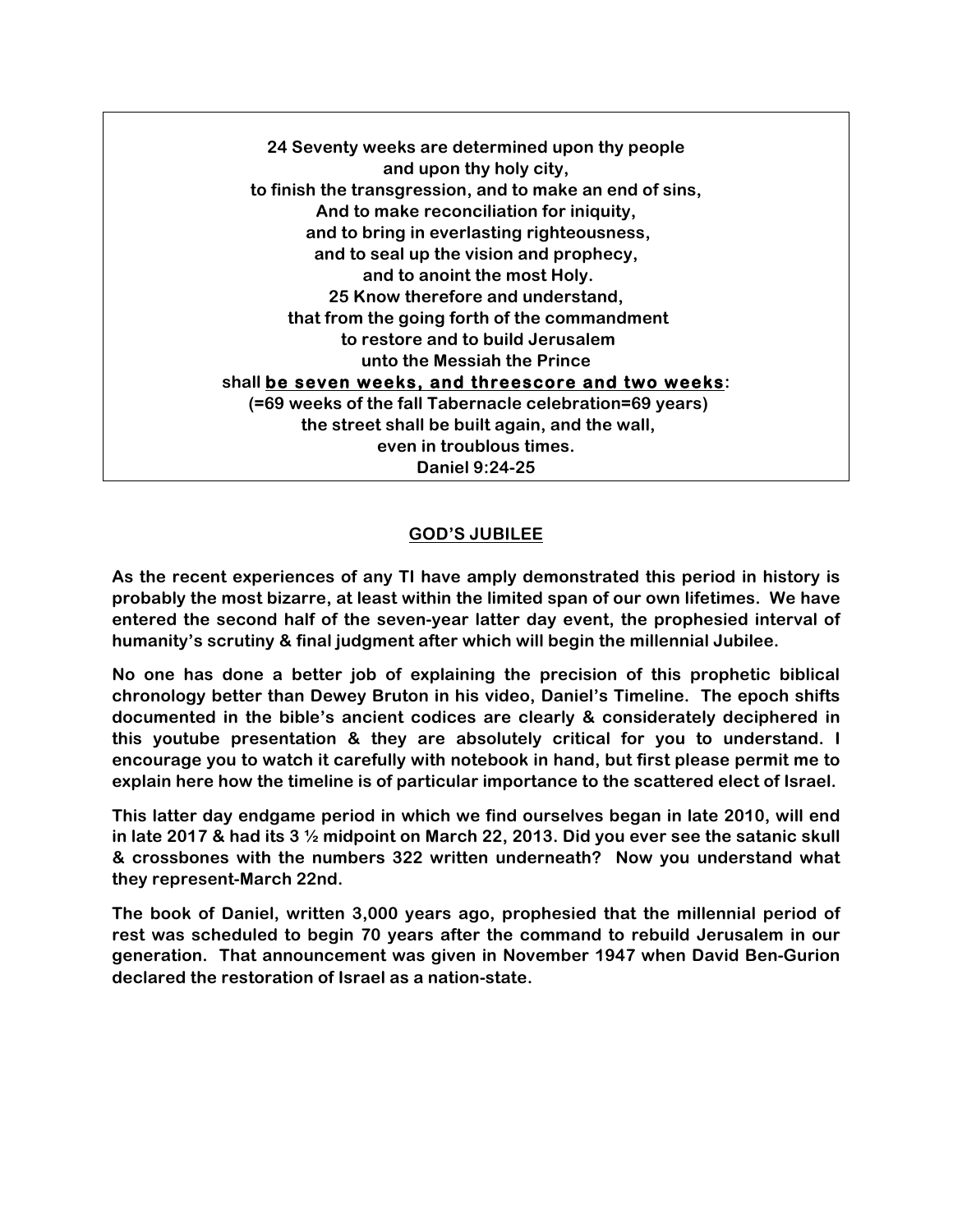## **70 YEAR SPAN**

**Daniel's 7 year 'Prophetic Week'**

 **Began late 2010**

**l\_\_\_\_\_\_\_\_\_\_\_\_\_\_\_\_\_\_\_\_\_\_\_\_\_\_\_\_\_\_\_\_\_\_\_\_\_\_\_\_l\_\_\_\_7 years\_\_\_l**

**Israel Restored Nov 1947 Millennial Rest** 

 **Begins Fall 2017**

#### **7 YEAR SPAN**

 **Fall 2016-Christ's Return**

|                 | 3 & 1/2 |                              | 3 & 1/2                                                        |
|-----------------|---------|------------------------------|----------------------------------------------------------------|
| Began late 2010 |         | March 22, 2013<br>(Midpoint) | 2017-Jubilee Begins<br>$=1,000$ year Rest<br>$=$ The $7th$ Day |

**So what exactly does any of this have to do with the Target experience? Please read on.**

| And it came to pass,                                 |
|------------------------------------------------------|
| when men began to multiply on the face of the earth, |
| and daughters were born unto them,                   |
| 2 That the sons of God saw the daughters of men      |
| that they were fair;                                 |
| and they took them wives of all which they chose.    |
| 3 And the Lord said,                                 |
| My spirit shall not always strive with man           |
| for that he also is flesh:                           |
| yet his days shall be an hundred and twenty years.   |
| Genesis 6:1-8                                        |

**The biblical assertion that man's days were numbered to 120 years seems an absurdity until the 120 is calculated as Jubilee years which occur every 50th year.**

**For those not familiar with the definition of Jubilee, here is the scriptural explanation:**

**8 And thou shalt number seven sabbaths of years unto thee, seven times seven years; and the space of the seven sabbaths of years shall be unto thee forty and nine years. 9 Then shalt thou cause the trumpet of the jubile to sound on the tenth day of the seventh month, in the day of atonement shall ye make the trumpet sound throughout all your land.**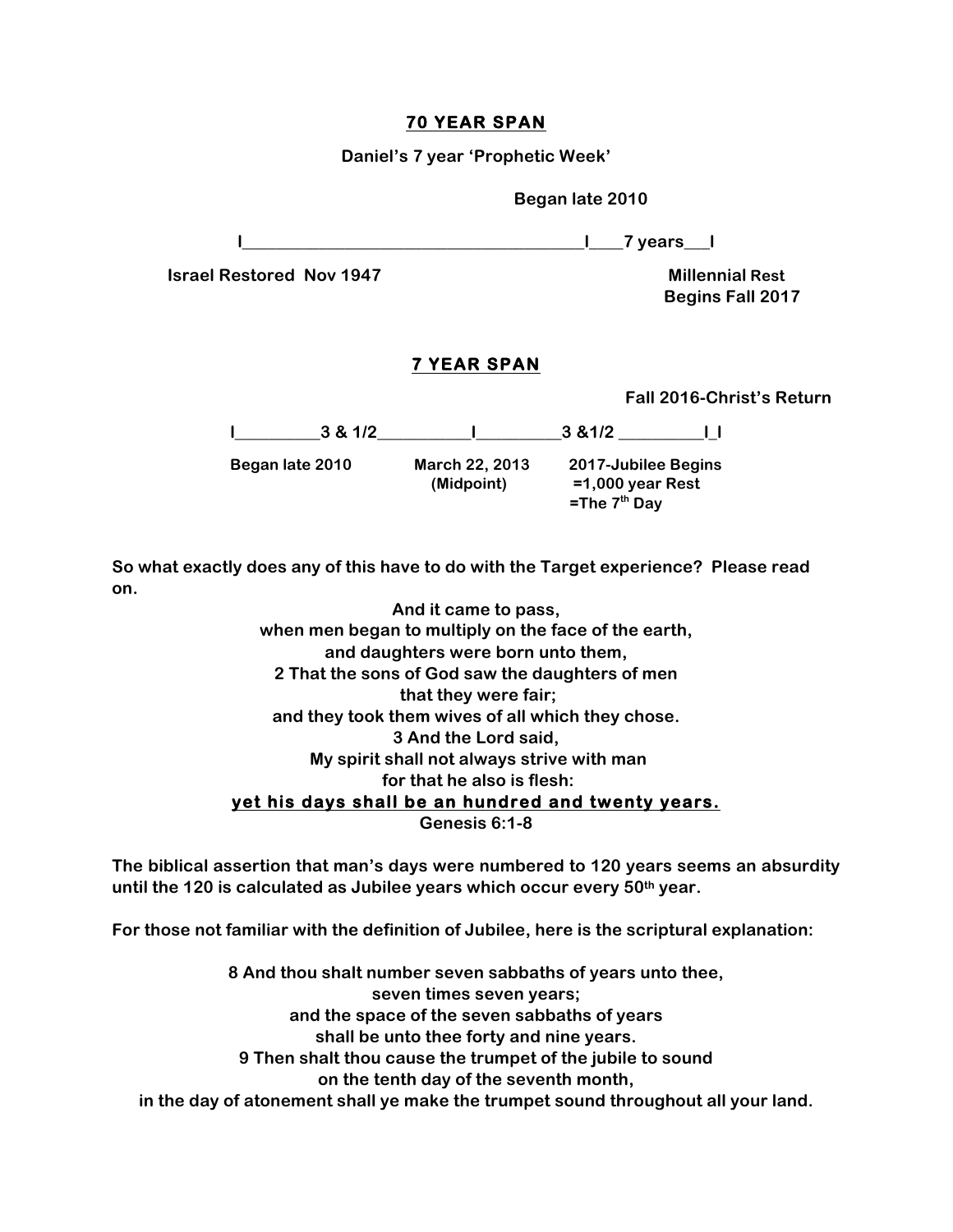## **10 And ye shall hallow the fiftieth year, and proclaim liberty throughout all the land unto all the inhabitants thereof: it shall be a jubile unto you; and ye shall return every man unto his possession, and ye shall return every man unto his family. 11 A jubile shall that fiftieth year be unto you….**

**Leviticus 25:8-11**

#### **120 years x 50 Jubilees= 6,000 years**

**This is where we are at present, at the close of the 6,000th year:**

## **6,000 YEAR SPAN**

| Adam & Eve     | <b>Christ</b>        |
|----------------|----------------------|
|                | 2017                 |
| $.4,000$ years | $\_2,000$ years $\_$ |

**Thus, we are not only on the cusp of the final Jubilee, we are on the cusp of the 7th millennial day &, hence, God's greatest Jubilee of this Age. (A biblical 'Age', or week, is 7 units long, in this case 7,000 years.)** 

**Close though we may be to the 6,000th year, we have not arrived quite yet. Our moment in time is the closing finale of an endgame judgment period. Assessments are being made, calculations tallied, determining who will be worthy to access their highest destiny & who their saddest fate. As you well know at this point in your Target experiences, the process is neither simple nor without its risks.** 

**This is what Peter in the book of Acts had to say about Christ's return & what those who aspire have the privilege to anticipate:**

> **20 And He shall send Jesus Christ, which before was preached unto you: 21 Whom the heaven must receive until the times of restitution of all things, which God hath spoken by the mouth of all his holy prophets since the world began. Acts 3:20-21**

**So, according to this passage Christ does not return until the times of the period of restitution is completed. Of course, uncomfortable though the process may be, part of what has been restored to us are the eyes to see & ears to hear. But we must ask ourselves, to what end have these tools been provided? What will be the full scope of**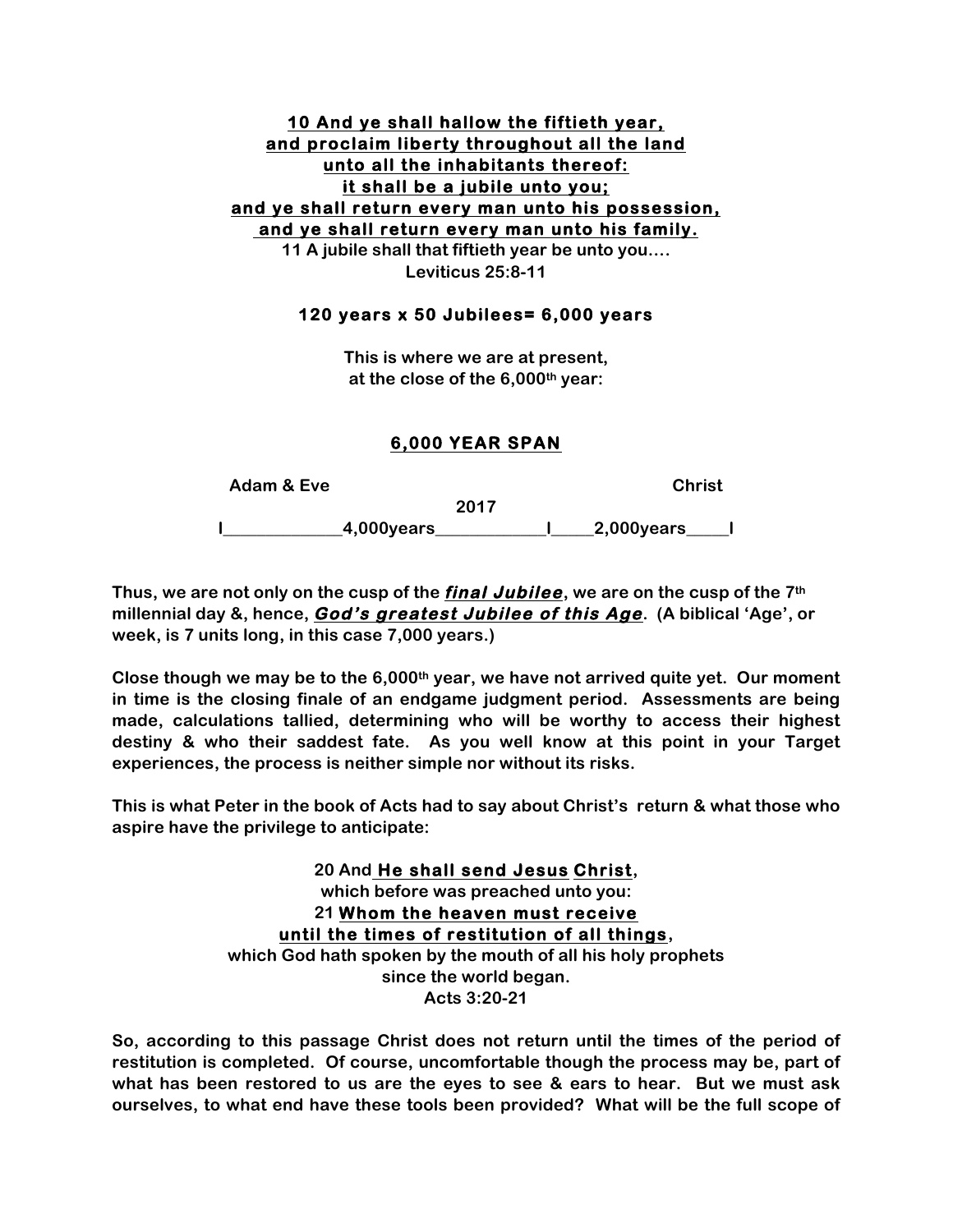**the great restitution when the last dimensional veil is lifted & the final biblical mystery exposed?** 

**It must be remembered that we as Targets, having been born into the house of Israel, are bound to a curse. Our forefathers literally 'sold' themselves &, therefore us, into generational bondage millennia ago.** 

> **Thus saith the Lord, Where is the bill of your mother's divorcement, whom I have put away? or which of my creditors is it to whom I have sold you? Behold, for your iniquities have ye sold yourselves…. Isaiah 50:1**

**Just how did our forefathers succumb into making this unwitting contract with the underworld? Many of the Jews that went into Babylonian captivity were sincerely unaware of the fact that they were violating the commandments God had put in place to protect them. They were wrongly convinced that they had the full protective covering of their Creator. It almost sounds as if they had the faith required to maintain peace & security, does it not? Unfortunately, they failed to comprehend the reality that faith without obedience is simply not faith.** 

> **35 Yet thou sayest, Because I am innocent, surely his anger shall turn from me. Behold, I will plead with thee, because thou sayest, I have not sinned. Jeremiah 2:35**

**Given our cultural comfort with exposure & diversity, many people recklessly explore the netherworld of psychics, necromancers, astrologers & the like-all accessible as candy in our contemporary environment. However, the saddest scenario is the blinded Christian who professes monotheism all the while refusing to abandon the inexcusable & dangerous integration of pagan ritual. The bible says that in the latter days the 'whole world' would be worshipping THE BEAST. The globe is saturated with doctrinally adulterated mega churches. Think about it.** 

**While believers mistakenly await a single global belief system, they are missing the fact that satanic corruption has permeated all Christian institutions with a variety of distortions in each. They are missing the fact that the 'beast system' has been established for quite some time.**

**Now is our most hopeful & last opportunity to escape the spiritual tethers that have bound us to poverty, illness & creative theft. The greatest of Jubilees is imminent as are the promises of restoration, re-gathering & divine inheritance. Certainly, the grandeur & universal scope of this occulted inheritance is most keenly evidenced in the relentless & globally massive organizational attack launched by those who envy our yet**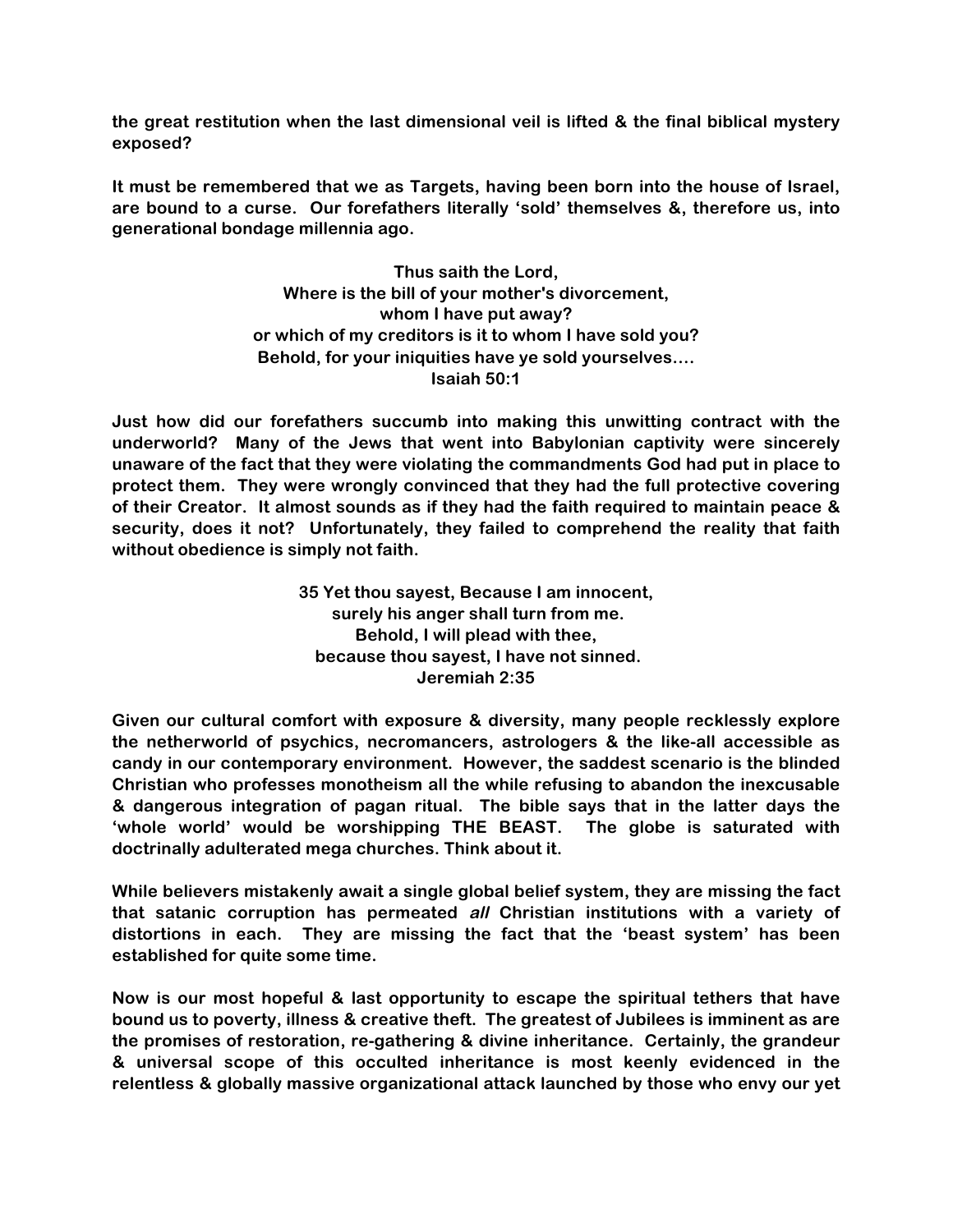**unknown potential. We stand to become the head, no longer the tail. This is literally the war of wars for planetary dominance.**

# **Therefore will I save my flock, and they shall no more be a prey…. Ezekiel 34:22**

**….and I will settle you after your old estates, and will do better unto you than at your beginnings: and ye shall know that I am the Lord. Ezekiel 36:11**

**To repeat what I've written elsewhere, the restoration of visual & auditory prowess was a promised advantage given to the descendants of Israel, but it is by no means a guarantee of anything. We have each been placed in our own private pressure cooker for the purpose of exposing the true nature of our characters, or lack thereof, to the Elohim judgment counsel. Trust me on this, whining, complaining & raging is not what you really want to be doing right now. That is simply playing in to the hands of your worst nightmare. The harsh reality is that what Christ died to give us the opportunity to access is sorely coveted by a sociopathic community of merciless predators who have no intention of releasing their claim to our enslavement without an intelligent & regimented retaliation.** 

**You & I are being scrutinized & 'set up' to sin daily by a legion of expert destroyers of the human psyche so that they can glean the material of which accusations are made. The survival of our entire species depends on the discipline with which each of us in our individual battles is willing to comport moment to moment. Above all, even as we war for our lives we are still expected to be responsible for & support each other according to the standard of Christ's love for us. Please do not allow yourselves to be shut down & taken out of this righteous battle easily.** 

> **Christ's words: 10 The thief cometh not, but for to steal, and to kill, and to destroy: I am come that they might have life, and that they might have it more abundantly. John 10:10**

**1 Keep not thou silence, O God: hold not thy peace, and be not still, O God. 2 For, lo, thine enemies make a tumult: and they that hate thee have lifted up the head. 3 They have taken crafty counsel against thy people, and consulted against thy hidden ones.**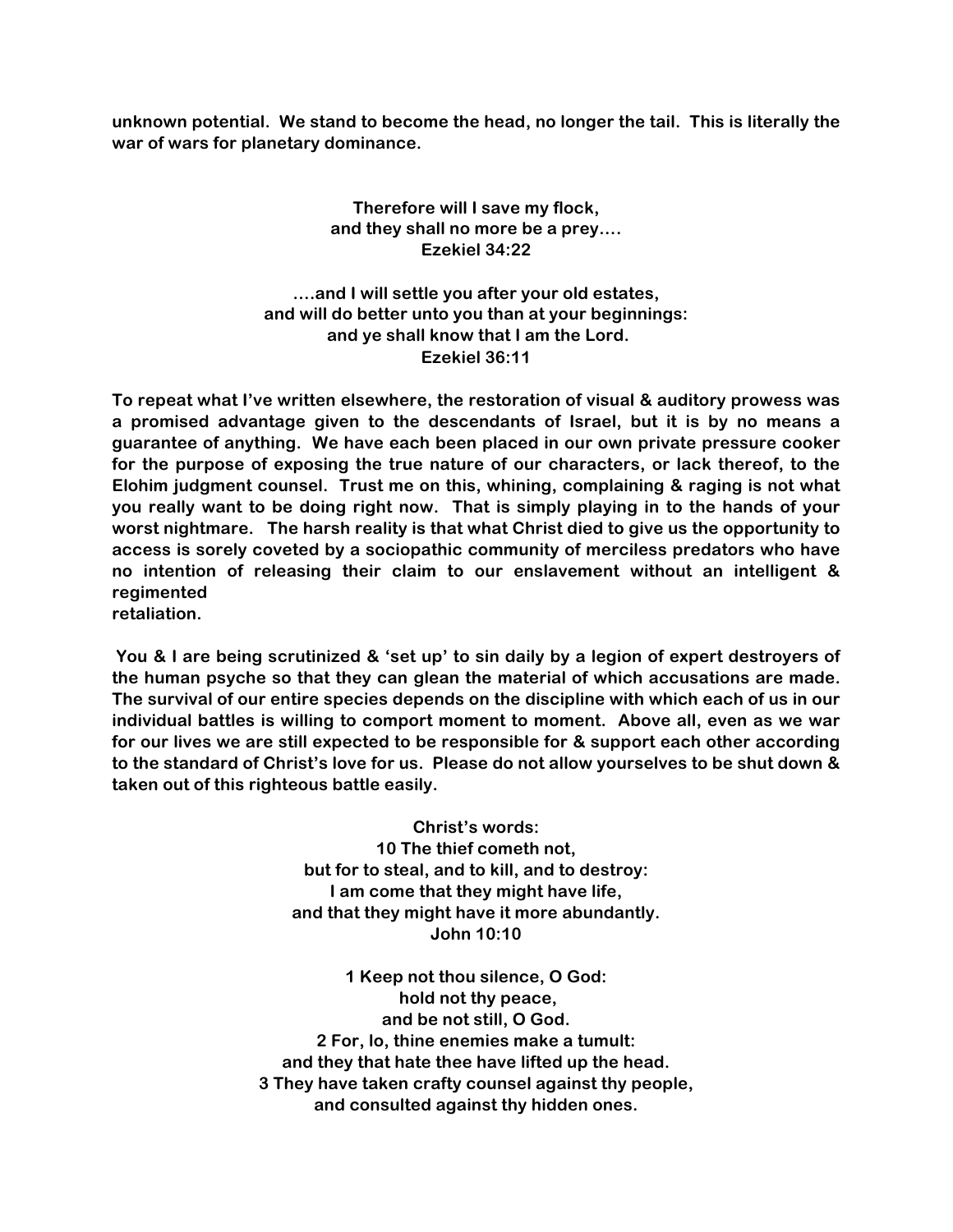**4 They have said, Come, and let us cut them off from being a nation; that the name of Israel may be no more in remembrance. 5 For they have consulted together with one consent: they are confederate against thee… Psalm 83:1-5**

**Rid me, and deliver me from the hand of strange children, whose mouth speaketh vanity, and their right hand is a right hand of falsehood… Psalm 144:11**

**Our enemies have held a yoke upon us throughout the generations. As stated in Genesis 6 the sons of men, meaning extra-dimensional angels, came to earth & mated with human women. They spawned an emotionally bestial & cruel race that threatened humanity with extinction. According to the book of Enoch, these angels taught their wives the secret arts of magic as well as other forms of deceptive practice. Their occult prowess has been passed generationally through their bloodlines to the present day.** 

> **Then they took wives, each choosing for himself; whom they began to approach, & with whom they cohabited; teaching them sorcery, incantations, & the dividing of roots & trees.**

**And the women conceiving brought fort giants… Enoch 7(sec 2):10 (trans. Richard Laurence-updated)**

**This unfair advantage of occult knowledge has allowed these people to advance in all social, political & academic arenas while we, those who exist outside of their coven, serve as the scapegoats that live out their karmic reapings in the forms of poverty, ill health, wars & just plain old 'bad luck'.** 

**As far as I understand, their skills operate on 2 complimentary levels.**

**1-The obviously aggressive.**

**2-The insidious deceptions of the psychopathically seductive.** 

**(These are highly intelligent, manipulative personalities who speak with moral & ethical correctness but secretly harbor a perverse sense of self-entitlement.)**

**The two groups work in tandem, the more obvious aggressors driving their terrified & exhausted victims into the protecting shadow of the deceptive flatterer.**

**Without the advantage gifted to us by the crucifixion of Christ we would have absolutely no hope of besting these sophisticated predators. Our big gun is the Christ-given ability to plead forgiveness for our imperfections for which we receive restored justification**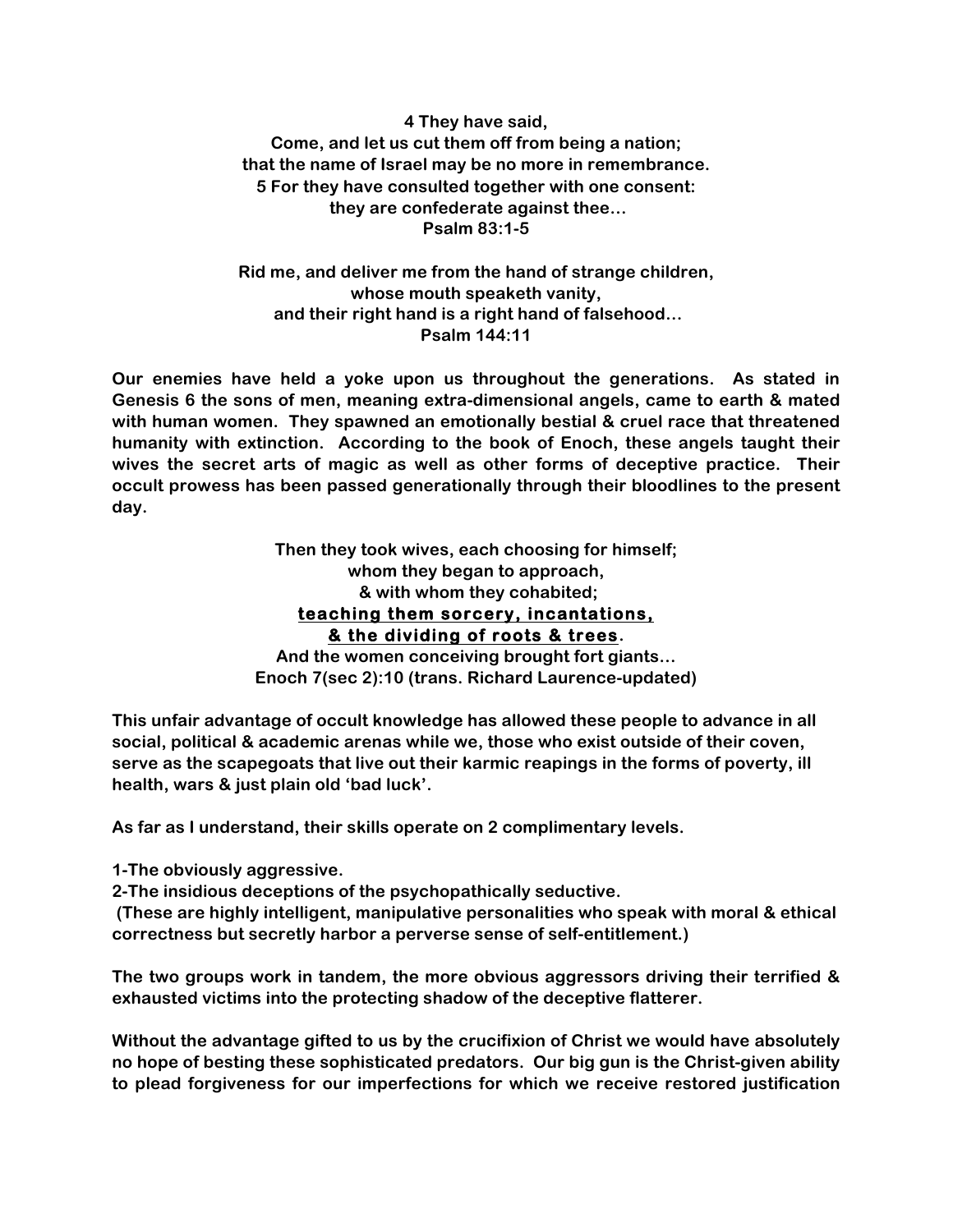**before God the Father, thereby allowing us a renewed opportunity to enter the purification race.** 

#### **SO JUST HOW DO WE PASS THE JUDGMENT REQUIREMENTS? WE REPENT!**

**Repent ye: for the kingdom of heaven is at hand. Matthew 3:2**

## **REPENTANCE=CHANGE!**

**And if thy right eye offend thee, pluck it out, and cast it from thee: for it is profitable for thee that one of thy members should perish, and not that thy whole body should be cast into hell. Matthew 5:29**

**And if thy foot offend thee, cut it off: it is better for thee to enter halt into life, than having two feet to be cast into hell, into the fire that never shall be quenched… Mark 9:45**

**….be not conformed to this world: but be ye transformed by the renewing of your mind…. Romans 12:2**

**This means that each of us must consent to, & become cooperative with, a process of character development. We begin by stuffing the disappointing fact that the God of the universe isn't exactly enamored of us 'just as we are' & has a standard of expectations to which we now must aspire.**

> **10 As it is written, There is none righteous, no, not one: 11 There is none that understandeth, here is none that seeketh after God. 12 They are all gone out of the way, they are together become unprofitable; there is none that doeth good, no, not one… Romans 3:10-12**

**Of these sins, we are ALL guilty! Many believe that it is possible to continue indulging in fits of anger & self-serving hysteria, unforgiveness, self-pity, envy, addictions, spiteful**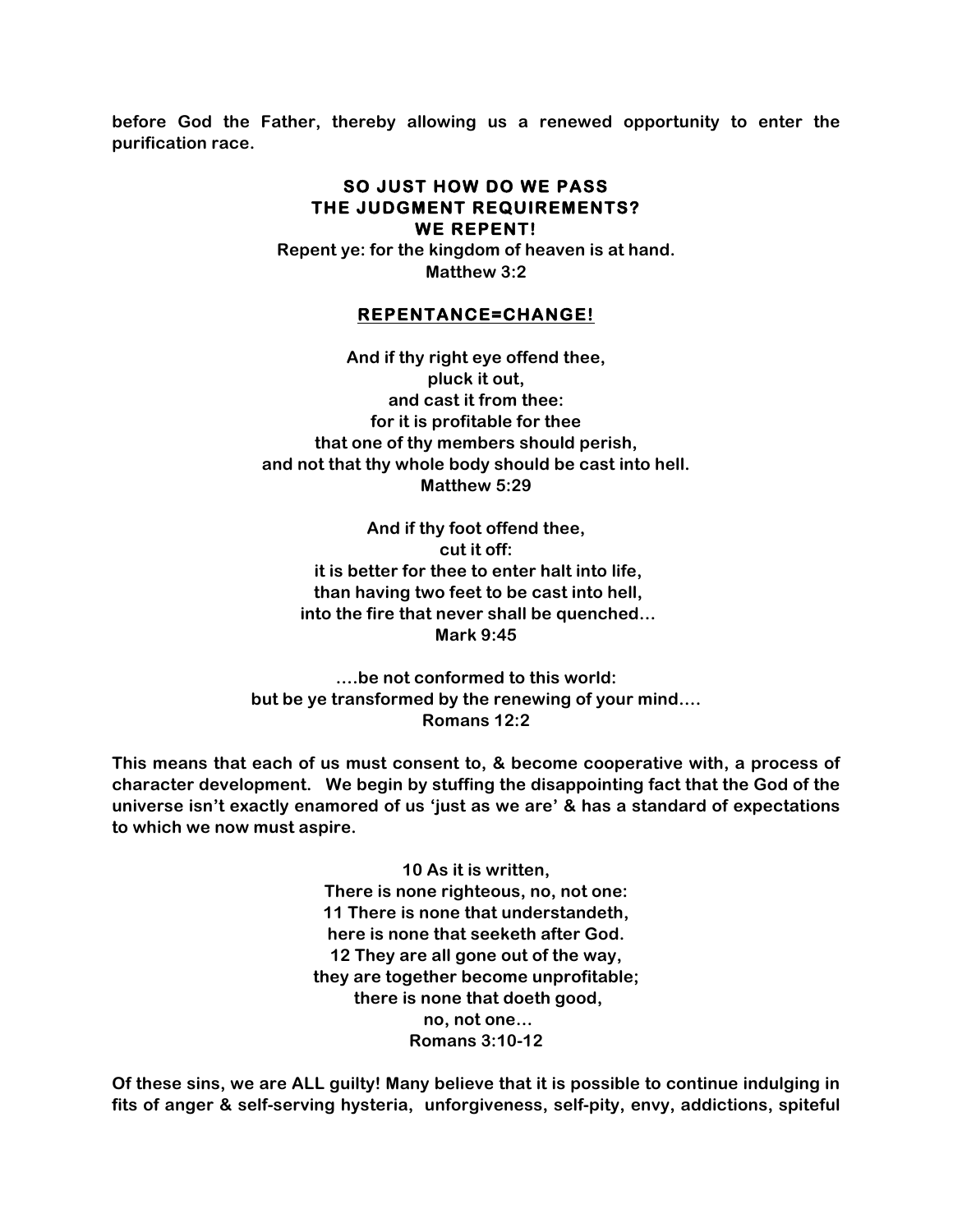**& mean-spirited tendencies, disregard for the feelings & well-being of others, etcetera & that they will still prevail in the divine sorting out of the worthy from the unworthy. That's a very dangerous assumption!**

> **God shall hear, and afflict them, even he that abideth of old. Selah. Because they have no changes, therefore they fear not God. Psalm 55:19**

# **Be not deceived; God is not mocked: for whatsoever a man soweth, that shall he also reap. Galatians 6:7**

**Certainly it is also important to keep in mind that the comparing of oneself to another has never been productive especially in light of the fact that we have all been culturally conditioned to believe that wrong comportment is some type of inalienable right.** 

**12 For we dare not make ourselves of the number, or compare ourselves with some that commend themselves: but they measuring themselves by themselves, and comparing themselves among themselves, are not wise. 13 But we will not boast of things without our measure, but according to the measure of the rule which God hath distributed to us, a measure to reach even unto you. 2Corinthians 10:12-13**

**Christ, as well as all of his disciples, stated unequivocally that in order to pass through the desired gateways a serious aspiration to PERFECTION is required.** 

**Be ye therefore perfect, even as your Father which is in heaven is perfect…. Matthew 5:48**

**Do your enemies understand the 'perfection' requirement? Of course they do! That's why they have been expert at giving us the near impossible task of having to forgive the unforgivable. They have succeeded in driving too many of us to the level of emotional idiocy, to childlike narcissism. It's time to take back our right to be disciplined, loving ADULTS!**

> **6 Behold, thou desirest truth in the inward parts: and in the hidden part thou shalt make me to know wisdom. 7 Purge me with hyssop, and I shall be clean:**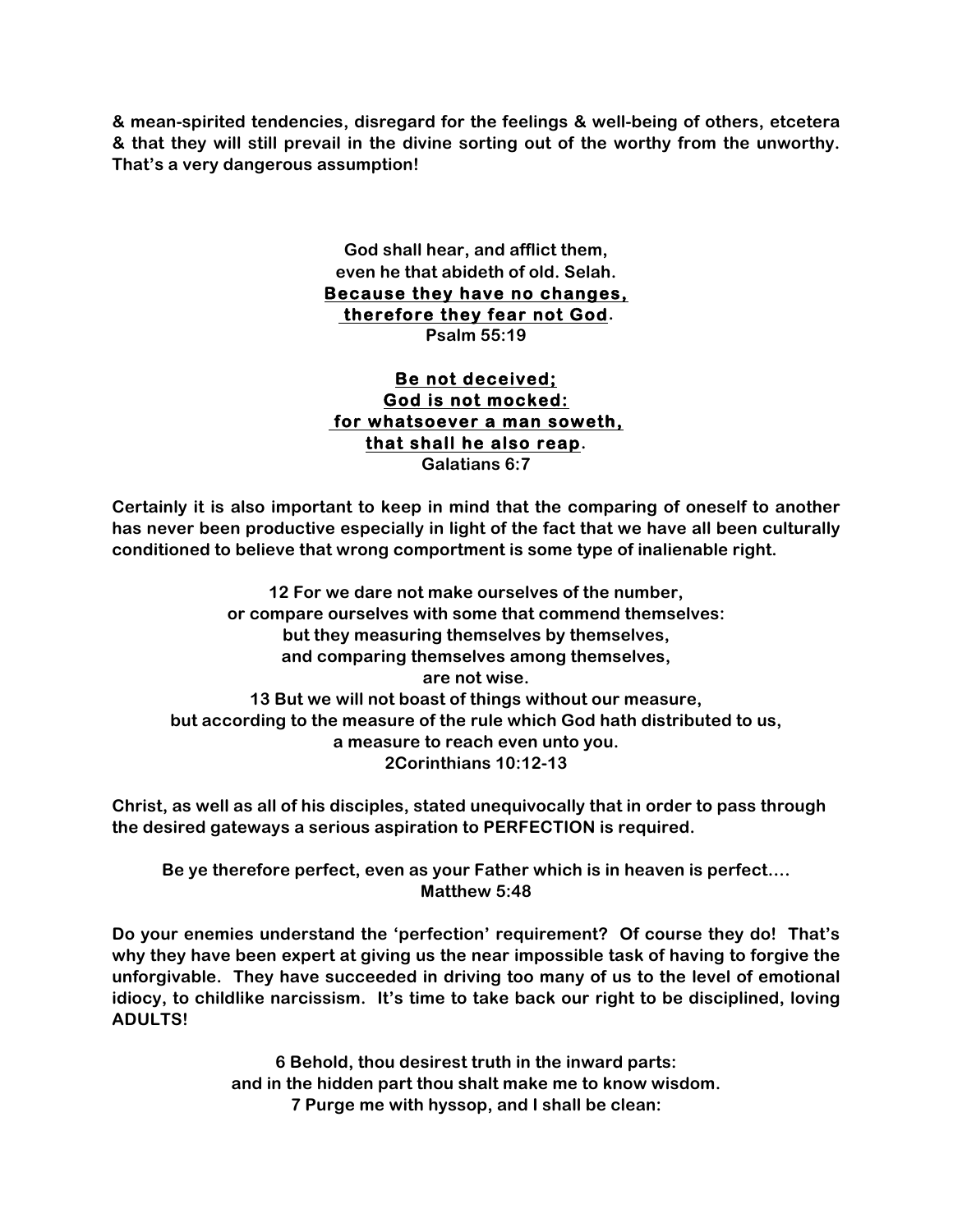#### **wash me, and I shall be whiter than snow. Psalm 51:6-7**

**Evidently, the ancient wisdom is that changing the human heart requires breaking it apart first. No one goes through this process easily. Yet, consider the alternative carefully. Do you really want to remain the person you are now? Aren't there flaws in your heart & comportment that you've always intended to fix but did not? You must realize that you cannot do 'eternity' unless the transformation process is authentic & completed. We certainly have no 'right' to take our infections into the next world. God is not trying to bully us. He's trying to save our lives & create a better environment. Remember, He will never break the rules of his own game to the extent that Christ himself had to endure the crucifixion in order to satisfy the requirements.** 

> **Chasten thy son while there is hope, and let not thy soul spare for his crying. Proverbs 19:18**

### **THIS IS OUR LAST CHANCE! THINK of what you stand to lose forever if you resist!**

**8 (For the redemption of their soul is precious, and it ceaseth for ever:) 9 That he should still live for ever, and not see corruption. Psalm 49:8-9**

**In closing, I want to give you a stiff bit of warning. It's this:**

# **THE WRONG FOCUS WILL GET THE WRONG RESULT EVERYTIME!**

#### **FOR GOODNESS SAKE-**

**STOP FOCUSING ON THEM & PLACE THAT FOCUS SQUARELY ON YOUR OWN DEFECTS!** 

## **MAKE YOUR OWN CORRECTIONS!**

#### **& REMEMBER TO MAKE THEM WITHOUT COMPLAINT!**

**And when the people complained, it displeased the Lord: and the Lord heard it; and his anger was kindled; and the fire of the Lord burnt among them, and consumed them that were in the uttermost parts of the camp.**